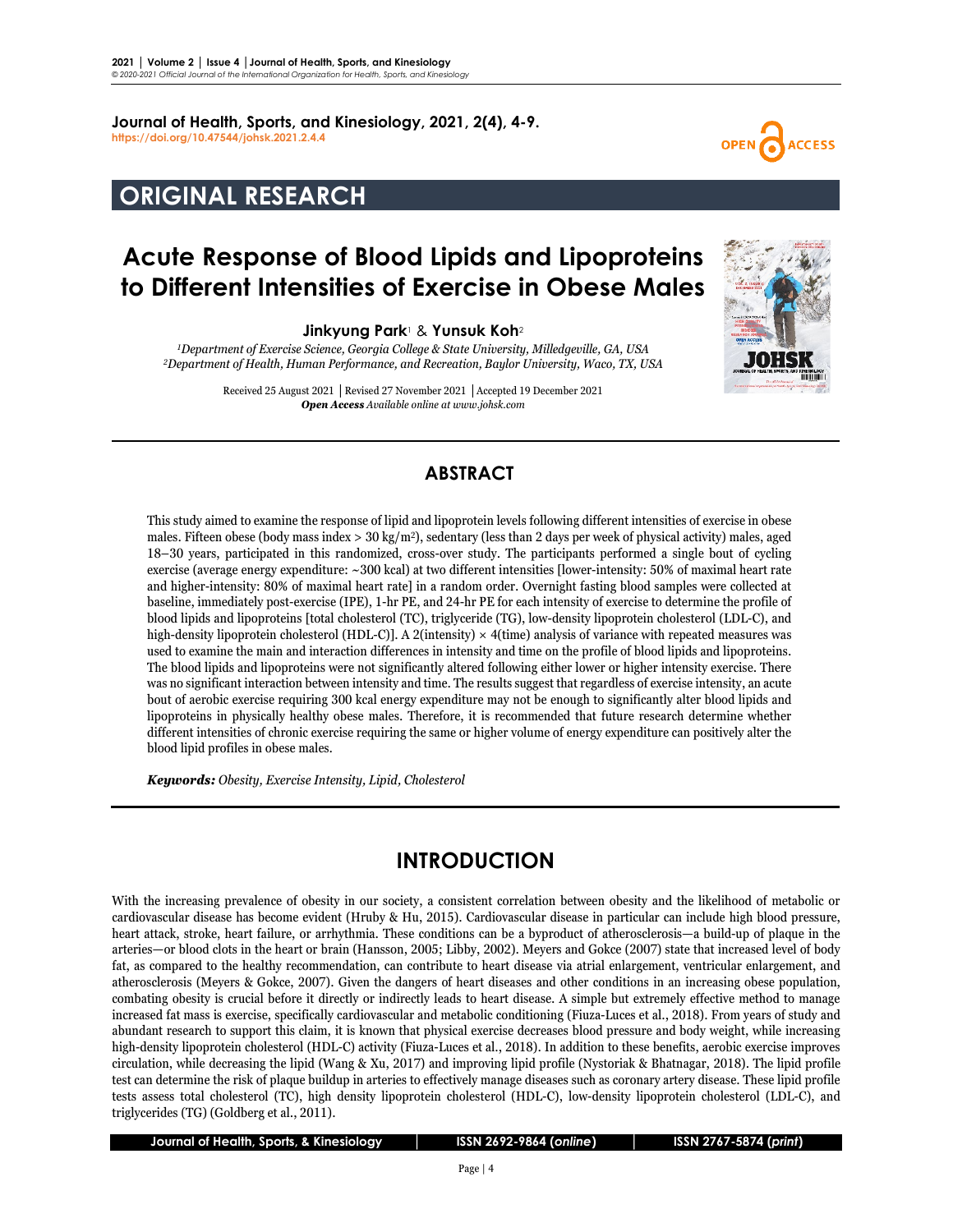Previous studies on the effectiveness of high-, moderate-, and low-intensity exercise on lipid levels have reported significantly variable results (Albarrati et al., 2018; Kraus et al., 2002; Yoshida et al., 2010). Kraus et al. found that high-intensity/high-volume aerobic training seemed to elicit a statistically significant change in the LDL-C and HDL-C of the sedentary overweight participants (Kraus et al., 2002). However, Yoshida et al. suggested that the moderate-intensity aerobic exercise has a significant effect on LDL levels in subjects with dyslipidemia (Yoshida et al., 2010). Although moderate-intensity exercise may improve lipid profiles, recent evidence claims that the effects of low- and moderate-intensity aerobic exercise training on LDL levels are controversial (Albarrati et al., 2018). A main limitation of previous studies is that the previous studies (Kraus et al., 2002; Yoshida et al., 2010) did not address the diet record of the participants during the study period. This is a major factor that can significantly skew the research findings if not accounted for.

Although previous studies primarily assessed the effects of exercise training on lipid profiles, these studies did not address the role of exercise intensity in the altering of lipids and lipoproteins. In this study, we sought to better describe the influence of a single bout of exercise at different intensities on blood lipids and lipoproteins. The purpose of this study was to examine the blood lipid and lipoprotein profile changes following acute lower and higher intensity exercises in sedentary college-aged obese males.

## **METHODS**

#### *Participants*

The study recruitment yielded 15 sedentary obese males as participants (body mass index  $>$ 30 kg/m<sup>2</sup>, body fat percentage  $>$ 25%). Participants were aged between 18 and 30 years and were physically inactive for at least 6 months prior to testing. Participants were considered physically inactive if they exercised less than twice a week. None of the participants were above the low risk of cardiovascular disease and no participant had any contraindication to exercise, as outlined by the American College of Sports Medicine exercise preparticipation health screening guidelines (Riebe et al., 2015). The study was reviewed and approved by the University Institutional Review Board for human subjects (IRB Reference No. 669721), and all subjects signed informed consent documents prior to testing. The anthropometric and body composition data of the participants are shown in Table 1.

#### **Table 1. Anthropometric and Body Composition Data at Baseline**

| Variable         | $M \pm SE$        |
|------------------|-------------------|
| Age (years)      | $21.73 \pm .47$   |
| Height (cm)      | $177.09 \pm 2.27$ |
| Body weight (kg) | $107.88 \pm 4.83$ |
| Body fat (%)     | $31.56 \pm 1.17$  |
| Lean mass (kg)   | $64.62 \pm 2.37$  |
| Fat mass (kg)    | $31.77 \pm 2.50$  |

*Note: M = mean; SE = standard error; cm = centimeters; kg = kilograms; % = percent*

#### *Maximal Heart Rate Test Protocol*

The maximal heart rate (HRmax) test was conducted using a Monark cycle ergometer (Medgraphics, Monark, Ergomedic, Model No. 828E, St Paul, MN, USA) based on the protocol developed by Keytel et al. (Keytel et al., 2005) to estimate each participant's HRmax. The HRmax is defined as heart rate achieved at the point of maximal exhaustion (Keytel et al., 2005). To determine HRmax, participants warmed up on bicycle with a workload of 2 W/kg for 2 minutes. After the warm-up session, participants maintained a speed of 70 revolutions per minute (rpm) with an intensity of 3.33 W/kg for 150 seconds. These are the parameters of stage 1 of the HRmax test. After completion of stage 1, workload was increased by an additional 50 W for another 150 seconds. After stage 2, the workload increased by 25 W every 150 seconds until the participants could not maintain 70 rpm or reached maximal exertion and stopped the test on their own. The heart rate of each participant was tracked using a heart rate monitor placed around their chest (Polar Electro Inc., Lake Success, NY, USA). Heart rate was measured and recorded once each minute throughout the test duration.

### *Study Design and Exercise Trials*

This study followed a randomized, crossover design. Exercises of two separate intensities were used, randomly assigned, and performed at least 1 week apart to ensure that the participants fully rested and returned to basal conditions. The lower-intensity (LI) trial was aimed at 50% of HRmax, while the higher intensity (HI) trial was aimed at 80% of HRmax. The participants expended the same energy expenditure (~300 kcal) on the cycle ergometer during each trial. The participants were asked to refrain from any exercise during the study period other than that involved in the study. Energy expenditure was calculated using the following equation by Keytel et al (2005):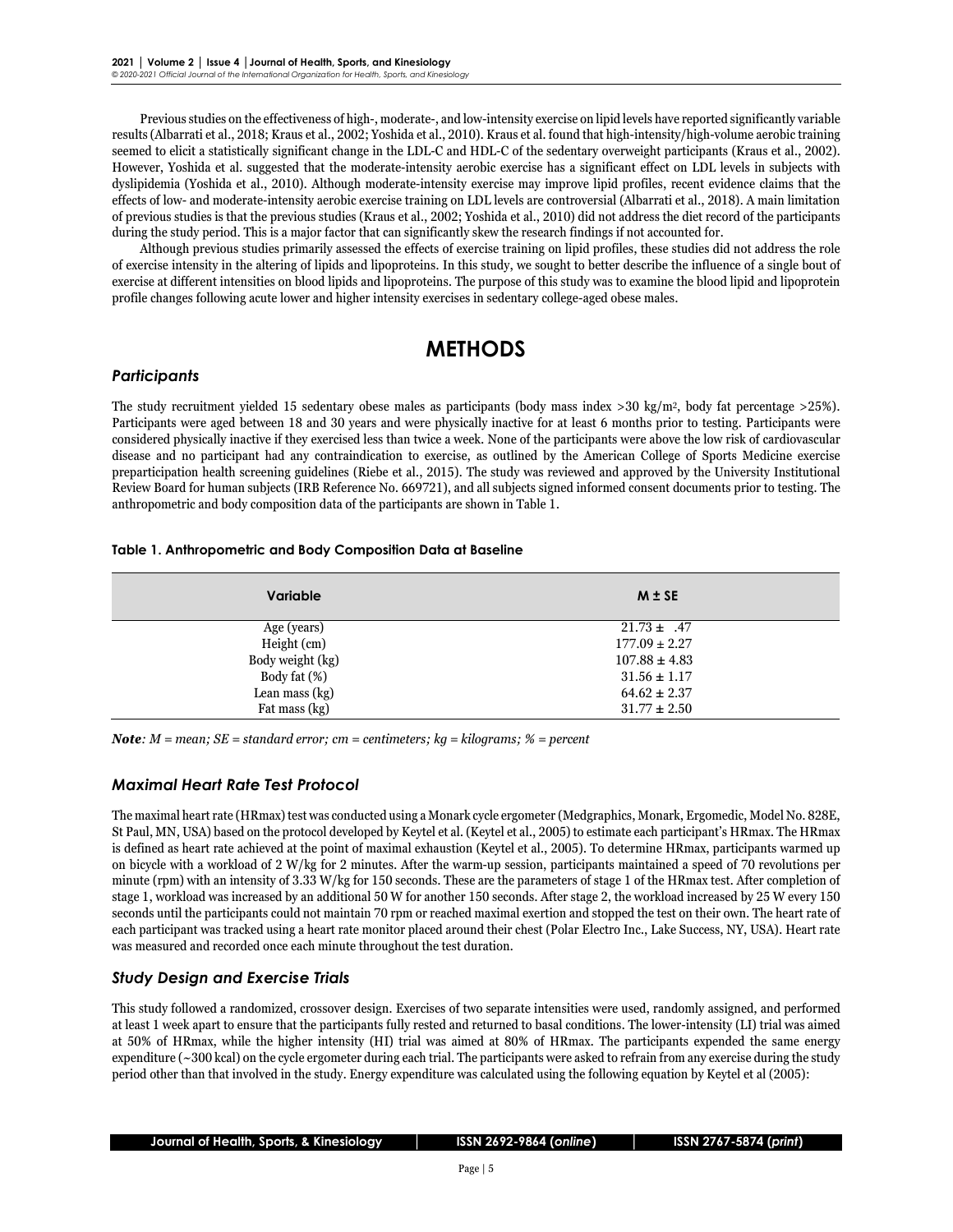*Energy Expenditure = gender × (−55.0969 +0.6309 × heart rate + 0.1988 × body weight (kg) + 0.2017 × age) + (1−gender) × (−20.4022 + 0.4472 × heart rate − 0.1263 × body weight (kg) + 0.074 × age).* 

#### *Dietary Intake*

All participants recorded their food intake over 3 consecutive days (from 2 days prior to exercise to the day of exercise) for each exercise trial. Participants were instructed to maintain their usual caloric intake and diet composition.

#### *Fasting Blood Sampling*

Overnight fasting blood samples were collected at baseline (PRE), immediately post-exercise (IPE), 1-hour post-exercise (1-h PE), and 24-hour PE (24-h PE) for each exercise trial. Participants sat in a chair for 10 minutes before blood samples from the antecubital vein were collected into a serum separator tube. Blood samples were kept at room temperature for 20 minutes to ensure clotting, and then centrifuged for 20 minutes to separate the serum. Aliquots of serum samples were pipetted into 1.5-mL tubes and frozen at -80 °C for later analysis.

#### *Serum Lipid Profiles Analysis*

Serum samples in duplicate were assayed for TC (Kit# R85464, Cliniqa, San Marcos, CA) and TG (Kit#R84098, Cliniqa, San Marcos, CA) by an enzymatic colorimetric method. Serum lipoproteins, including LDL-C and HDL-C were analyzed by electrophoresis (Cat. # 3438 SPIFE Vis Cholesterol, Helena Laboratory, Beaumont, TX) using the SPIFE 3000 electrophoresis system (Helena Laboratory, Beaumont, TX). The lipoprotein-cholesterol analysis was performed using a commercially available kit (Cat. #3218, Helena Laboratory, Beaumont, TX) as per the manufacturer's instructions. In brief, 80 μL of serum samples, in duplicate, were loaded on an agarose gel, followed by 20 minutes of electrophoresis at 16 °C with 400 volts. After applying a staining reagent (Cat. #3438, Helena Laboratory, Beaumont, TX), additional electrophoresis was performed at 30 °C for 15 minutes. The gel was washed and then dried at 70 °C for 20 minutes, and the density of the stained lipoprotein-cholesterol bands were measured using a scanning densitometer (Epson Perfection V 700, Long beach, CA) using Quick Scan 2000 software (Helena Laboratory, Beaumont, TX). The coefficient of variation for each assay was: TC, 5.74%; TG, 1.04%; LDL-C, 1.86%; HDL-C 3.86%.

#### *Statistical Analysis*

All statistical analyses were performed using the IBM Statistical Package for the Social Sciences 20.0 (IBM SPSS, Armonk, USA) and reported as mean  $\pm$  standard error (SE) unless stated otherwise. A 2  $\times$  4 (intensity x time) factorial ANOVA with repeated measures was used to test the effects of the lower and higher intensity of exercise on blood lipid and lipoprotein profiles (TC, TG, HDL-C, LDL-C) at baseline, IPE, 1-hr PE, and 24-hr PE. A p-value was set at < .05 for a statistical significance.

### **RESULTS**

#### *Dietary Intake*

Total calories and macronutrient contents (fat, carbohydrate, and protein) between the two exercise trials were not significantly different (*p* > .05). Data for total calories, fat, carbohydrate, and protein content for each exercise trial are presented in Table 2.

| <b>Intensity</b>      | <b>Variables</b>                                                                             | -48 Hour PRE                                                                               | -24 Hour PRE                                                                                 | <b>PRE</b>                                                                              |
|-----------------------|----------------------------------------------------------------------------------------------|--------------------------------------------------------------------------------------------|----------------------------------------------------------------------------------------------|-----------------------------------------------------------------------------------------|
| Lower-Intensity (LI)  | Total calories (kcals/day)<br>Fat (kcals/day)<br>Carbohydrate $(g/day)$<br>Protein $(g/day)$ | $1,811.89 \pm 178.72$<br>$637.19 \pm 126.70$<br>$257.70 \pm 32.89$<br>$86.43 \pm 13.69$    | $2,134.68 \pm 133.58$<br>$864.04 \pm 440.23$<br>$233.25 \pm 44.01$<br>$165.48 \pm 59.43$     | $1.690.99 \pm 196.62$<br>$749.71 \pm 122.21$<br>$166.35 \pm 37.66$<br>$73.38 \pm 12.48$ |
| Higher-Intensity (HI) | Total calories (kcals/day)<br>Fat (kcals/day)<br>Carbohydrate $(g/day)$<br>Protein $(g/day)$ | $1.820.48 \pm 184.99$<br>$1,073.56 \pm 126.70$<br>$217.03 \pm 32.89$<br>$109.71 \pm 13.69$ | $1.833.27 \pm 138.27$<br>$1.402.44 \pm 440.23$<br>$266.85 \pm$<br>44.01<br>$95.69 \pm 59.43$ | $1,739.02 \pm 203.52$<br>$700.32 \pm 122.21$<br>$228.56 \pm 37.66$<br>$82.81 \pm 12.48$ |

#### **Table 2. 3-Days of Dietary Intake**

*Note*: All data are presented as mean  $\pm$  standard error; g = grams; kcals = kilocalories; PRE = prior to exercise.

|  |  |  |  |  | Iournal of Health, Sports, & Kinesiology |  |
|--|--|--|--|--|------------------------------------------|--|
|--|--|--|--|--|------------------------------------------|--|

 **Journal of Health, Sports, & Kinesiology │ ISSN 2692-9864 (***online***) │ ISSN 2767-5874 (***print***)**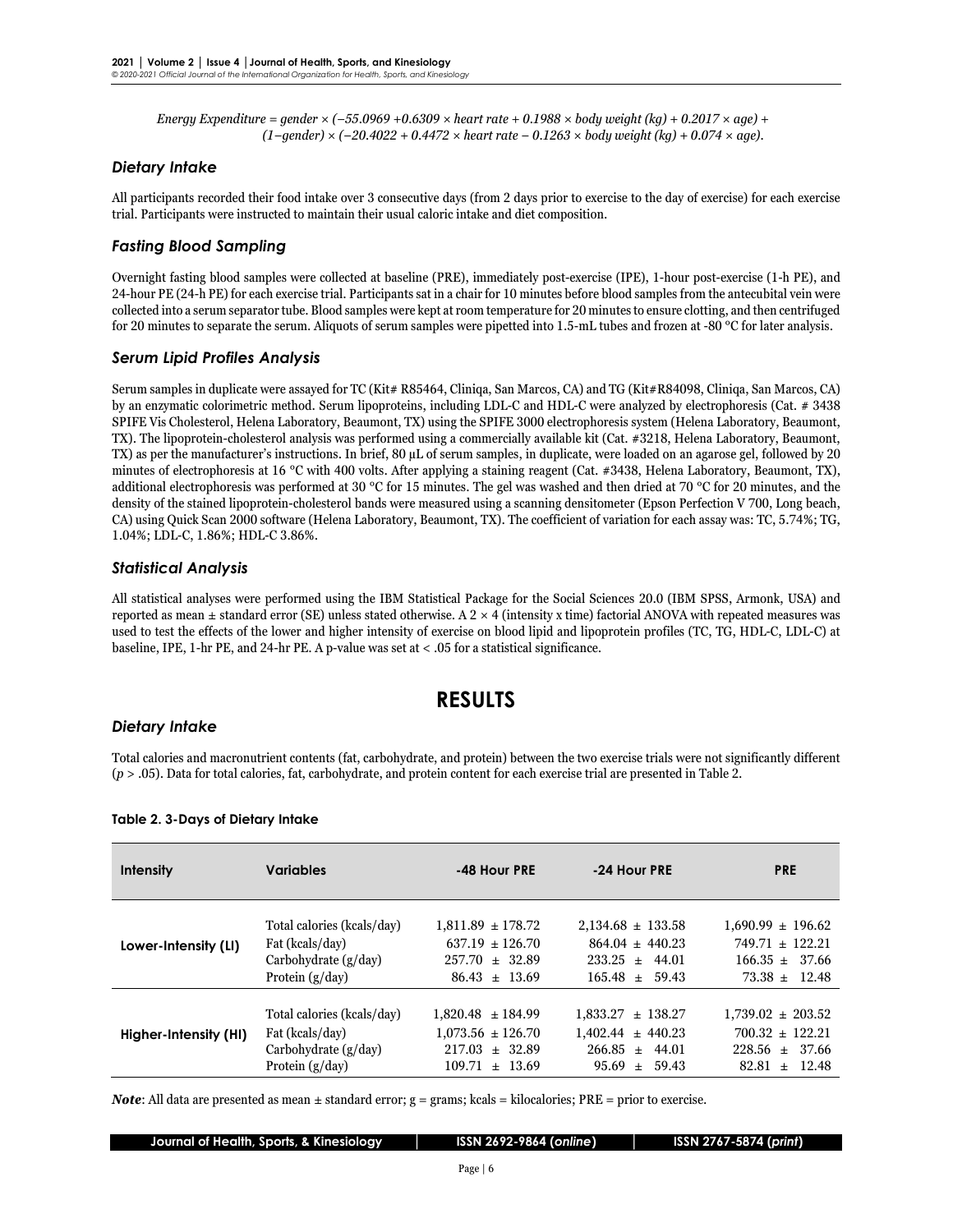#### *Workload, Heart Rate, and Time*

Each exercise trial was performed at the similar exercise volume (total energy expenditure of 300 kcal). Significant differences were found between LI and HI in workload (*p* = .001), heart rate (*p* = .001), and time (*p* = .001). Data for workload, heart rate, and time for each exercise trial are presented in Table 3.

| Variable         | LI (Lower-Intensity) | HI (Higher-Intensity) | P-value |
|------------------|----------------------|-----------------------|---------|
| Workload (kp)    | $1.51 \pm 0.05$      | $2.42 \pm 0.09$       | .001    |
| Heart rate (bpm) | $98.80 \pm 1.82$     | $154.20 \pm 2.76$     | .001    |
| Time (min)       | $42.00 \pm 1.77$     | $19.00 \pm 0.53$      | .001    |

|  |  |  |  |  | Table 3. Workload, Heart Rate, and Time for Each Exercise Trial |
|--|--|--|--|--|-----------------------------------------------------------------|
|--|--|--|--|--|-----------------------------------------------------------------|

*Note*: All data are presented as mean  $\pm$  standard error. kp = kilopond; min = minutes; bpm = beats per minute.

#### *Changes in Blood Lipid Profiles*

Changes in blood lipids and lipoproteins for each exercise intensity are presented in Table 4. There were no significant differences in any of blood lipids and lipoproteins between the exercise intensity or time.

| Table 4. Changes in Blood Lipids and Lipoproteins |
|---------------------------------------------------|
|---------------------------------------------------|

| <b>Intensity</b>         | Variable                                                                           | <b>Baseline</b><br>$(M \pm SE)$                                                  | <b>IPE</b><br>$(M \pm SE)$                                                       | 1-Hour PE<br>$(M \pm SE)$                                                        | 24-Hour PE<br>$(M \pm SE)$                                                       |
|--------------------------|------------------------------------------------------------------------------------|----------------------------------------------------------------------------------|----------------------------------------------------------------------------------|----------------------------------------------------------------------------------|----------------------------------------------------------------------------------|
| Lower-Intensity (LI)     | $TG \, (mg/dl)$<br>$TC \left( mg/dl \right)$<br>$LDL-C$ (mg/dl)<br>$HDL-C$ (mg/dl) | $163.08 \pm 28.84$<br>$211.70 \pm 9.02$<br>$146.22 \pm 9.06$<br>$53.51 \pm 2.95$ | $147.35 \pm 23.52$<br>$210.48 \pm 7.85$<br>$144.79 \pm 8.50$<br>$53.46 \pm 2.56$ | $133.04 \pm 18.00$<br>$210.67 \pm 8.35$<br>$145.53 \pm 8.07$<br>$52.68 \pm 2.45$ | $139.83 \pm 21.90$<br>$208.80 \pm 7.89$<br>$143.27 \pm 8.22$<br>$54.12 \pm 2.00$ |
| Higher-Intensity<br>(HI) | $TG \, (mg/dl)$<br>$TC$ (mg/dl)<br>$LDL-C$ (mg/dl)<br>$HDL-C$ (mg/dl)              | $128.85 \pm 28.84$<br>$216.51 \pm 9.02$<br>$151.09 \pm 9.06$<br>$55.73 \pm 2.95$ | $126.73 \pm 23.52$<br>$217.80 \pm 7.85$<br>$150.35 \pm 8.50$<br>$54.87 \pm 2.56$ | $129.77 \pm 18.00$<br>$213.30 \pm 8.35$<br>$152.25 \pm 8.07$<br>$53.14 \pm 2.45$ | $135.54 \pm 21.90$<br>$209.31 \pm 7.89$<br>$147.21 \pm 8.23$<br>$54.38 \pm 2.00$ |

*Note*: TG, Triglycerides; TC, total cholesterol; LDL-C, low-density lipoprotein cholesterol; HDL-C, high-density lipoprotein cholesterol; IPE, immediate post-exercise;  $PE = post-exercise$ ;  $mg/dl =$  milligrams per deciliter; M, mean; SE, standard error.

### **DISCUSSION**

The overall objective of this study was to examine the effectiveness of a different exercise intensity (lower vs. higher) requiring the same energy expenditure in changes in the lipid and lipoprotein profiles in physically healthy obese males. Given the ever-increasing rates of obesity and cardiovascular disease in America (Capewell et al., 2010), it is important to have the most applicable knowledge and to utilize the best tools to combat this epidemic. It is unanimously agreed upon in the healthcare community that exercise can help improve body composition (Warburton et al., 2006). Exercises can also mitigate and reverse/reduce high levels of atherosclerosis, high levels of cholesterol and triglycerides, and balance the lipid profile (Warburton et al., 2006). However, it is unclear which intensity of exercise yields the most effective results. In this study, both lower and higher intensity exercises resulted in similar changes in LDL, HDL, TC, and TG, which were not statistically significant. One of the possible explanations for the lack of significant differences between the lower and higher exercise intensities in blood lipids and lipoproteins was due to the equal energy expenditure required for each exercise intensity. The participants expended 300 kcal during lower and higher intensity exercises in this study. This would support the claim of many other studies, which have reported that changes in blood lipids and lipoproteins are based on total calories burned, not the intensity of exercise (Crouse et al, 1995; Kraus et al., 2002; Tall, 2002). Thus, it would be better to focus on increasing and accumulating caloric expenditure

 **Journal of Health, Sports, & Kinesiology │ ISSN 2692-9864 (***online***) │ ISSN 2767-5874 (***print***)**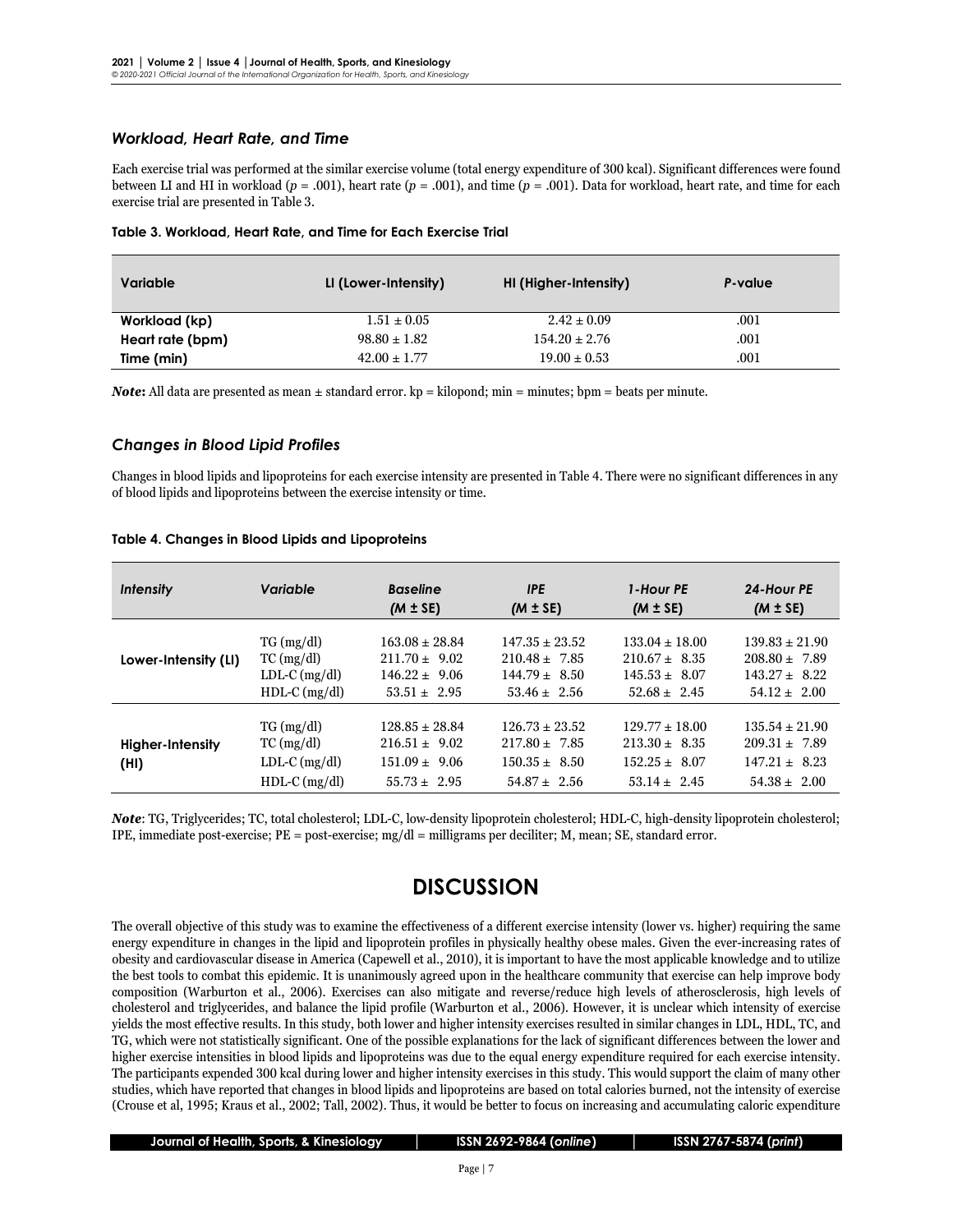daily, which will also lead to a decrease in body weight and improve body composition. It appears that weekly caloric expenditure from exercise that meets or exceeds the range for a healthy lifestyle is more important than the intensity of exercise. An adequate volume of physical activity is more sustainable for most individuals and should be encouraged (Kannan et al., 2014).

Although many precautions were taken to ensure that the study was successful, some limitations still remained. This study waslimited to the sample size that was available. In addition, there was no control session. Future studies should include a more diverse sample size, involving more variations in age, sex, and ethnicities with control setting. Also, it is recommended that future research determine whether different intensities of chronic exercise requiring the same or higher volume of energy expenditure can positively alter the blood lipid profiles in obese males.

### **CONCLUSION**

This study suggests that regardless of exercise intensity, an acute bout of aerobic exercise requiring 300 kcal energy expenditure may not be enough to significantly alter blood lipids and lipoproteins in physically healthy obese males. Therefore, we suggest that exercise volume, instead of exercise intensity, should be considered as a key factor for positively changing the lipids and lipid profiles in obese males.

### **REFERENCES**

- Capewell, S., Ford, E. S., Croft, J. B., Critchley, J. A., Greenlund, K. J., & Labarthe, D. R. (2010). Cardiovascular risk factor trends and potential for reducing coronary heart disease mortality in the United States of America. *Bulletin of the World Health Organization*, *88*(2), 120–130. <https://doi.org/10.2471/BLT.08.057885>
- Crouse, S. F., O'Brien, B. C., Rohack, J. J., Lowe, R. C., Green, J. S., Tolson, H., & Reed, J. L. (1995). Changes in serum lipids and apolipoproteins after exercise in men with high cholesterol: Influence of intensity. *Journal of Applied Physiology*, *79*(1), 279–286. doi[:10.1152/jappl.1995.79.1.279](https://doi.org/10.1152/jappl.1995.79.1.279)
- Fiuza-Luces, C., Santos-Lozano, A., Joyner, M., Carrera-Bastos, P., Picazo, O., Zugaza, J. L., Izquierdo, M., Ruilope, L. M., & Lucia, A. (2018). Exercise benefits in cardiovascular disease: beyond attenuation of traditional risk factors. *Nature reviews. Cardiology, 15*(12), 731–743[. https://doi.org/10.1038/s41569-018-0065-1](https://doi.org/10.1038/s41569-018-0065-1)
- Goldberg, A. C., Hopkins, P.N., Toch, P.P., Goldberg, A. C., Hopkins, P. N., Toth, P. P., Ballantyne, C. M., Rader, D. J., Robinson, J. G., Daniels, S. R., Gidding, S. S., de Ferranti, S. D., Ito, M. K., McGowan, M. P., Moriarty, P. M., Cromwell, W. C., Ross, J. L., Ziajka, P. E., & National Lipid Association Expert Panel on Familial Hypercholesterolemia (2011). Familial hypercholesterolemia: Screening, diagnosis and management of pediatric and adult patients: Clinical guidance from the National Lipid Association

Expert Panel on familial hypercholesterolemia. *Journal of Clinical Lipidology, 5*(3), Suppl., S1–S8. 10.1016/j.jacl.2011.04.003. Hansson, G. K. (2005). Inflammation, atherosclerosis, and coronary artery disease. *The New England Journal of Medicine, 352*(16),

1685-1695. doi:10.1056/NEJMra043430

Libby, P. (2002). Inflammation in atherosclerosis. *Nature, 420*(6917), 868-874. doi:10.1038/nature01323

Hruby, A. & Hu, F.B. (2015). The epidemiology of obesity: A big picture. *Pharmacoeconomics*, *33*(7), 673–689.

<https://doi.org/10.1007/s40273-014-0243-x>

- Kannan, U., Vasudevan, K., Balasubramaniam, K., Yerrabelli, D., Shanmugavel, K., & John, N. A. (2014). Effect of exercise intensity on lipid profile in sedentary obese adults. *Journal of Clinical and Diagnostic Research*, *8*(7), BC08–BC10 doi[:10.7860/JCDR/2014/8519.4611](https://doi.org/10.7860/JCDR/2014/8519.4611)
- Keytel, L.R., Goedecke, J.H., Noakes, T.D., Hiiloskorpi, H., Laukkanen, R., van der Merwe, L., & Lambert, E. V. (2005). Prediction of energy expenditure from heart rate monitoring during submaximal exercise. *Journal of Sports Sciences, 23*(3), 289–297.
- Kraus, W. E., Houmard, J. A., Duscha, B. D., Knetzger, K. J., Wharton, M. B., McCartney, J. S., Bales, C. W., Henes, S., Samsa, G. P., Otvos, J. D., Kulkarni, K. R., & Slentz, C. A. (2002). Effects of the amount and intensity of exercise on plasma lipoproteins. *The New England Journal of Medicine, 347*(19), 1483–1492[. https://doi.org/10.1056/NEJMoa020194](https://doi.org/10.1056/NEJMoa020194)
- Meyers, M. R. & Gokce, N. (2007). Endothelial dysfunction in obesity: etiological role in atherosclerosis. *Current Opinion in Endocrinology, Diabetes and Obesity*, *14*(5), 365-369. doi: 10.1097/MED.0b013e3282be90a8.
- Nystoriak, M. A., & Bhatnagar A. (2018). Cardiovascular effects and benefits of exercise. *Frontiers in Cardiovascular Medicine*, *5*, 135. <https://doi.org/10.3389/fcvm.2018.00135>
- Riebe, D., Franklin, B. A., Thompson, P. D., Garber, C. E., Whitfield, G. P., Magal, M., & Pescatello, L. S. (2015). Updating ACSM's Recommendations for Exercise Preparticipation Health Screening. *Medicine and Science in Sports and Exercise, 47*(11), 2473– 2479[. https://doi.org/10.1249/MSS.0000000000000664](https://doi.org/10.1249/MSS.0000000000000664)
- Tall A. R. (2002). Exercise to reduce cardiovascular risk--how much is enough?. *The New England Journal of Medicine, 347*(19), 1522– 1524[. https://doi.org/10.1056/NEJMe020117](https://doi.org/10.1056/NEJMe020117)
- Wang, Y., & Xu, D. (2017). Effects of aerobic exercise on lipids and lipoproteins. *Lipids in Health and Disease*, *16*(1), 132. doi:10.1186/s12944-017-0515-5
- Albarrati, A. M., Alghamdi, M. S. M., Nazer, R. I., Alkorashy, M. M., Alshowier, N., & Gale, N. (2018). Effectiveness of Low to Moderate Physical Exercise Training on the Level of Low-Density Lipoproteins: A Systematic Review. *BioMed Research International*, 5982980. <https://doi.org/10.1155/2018/5982980>